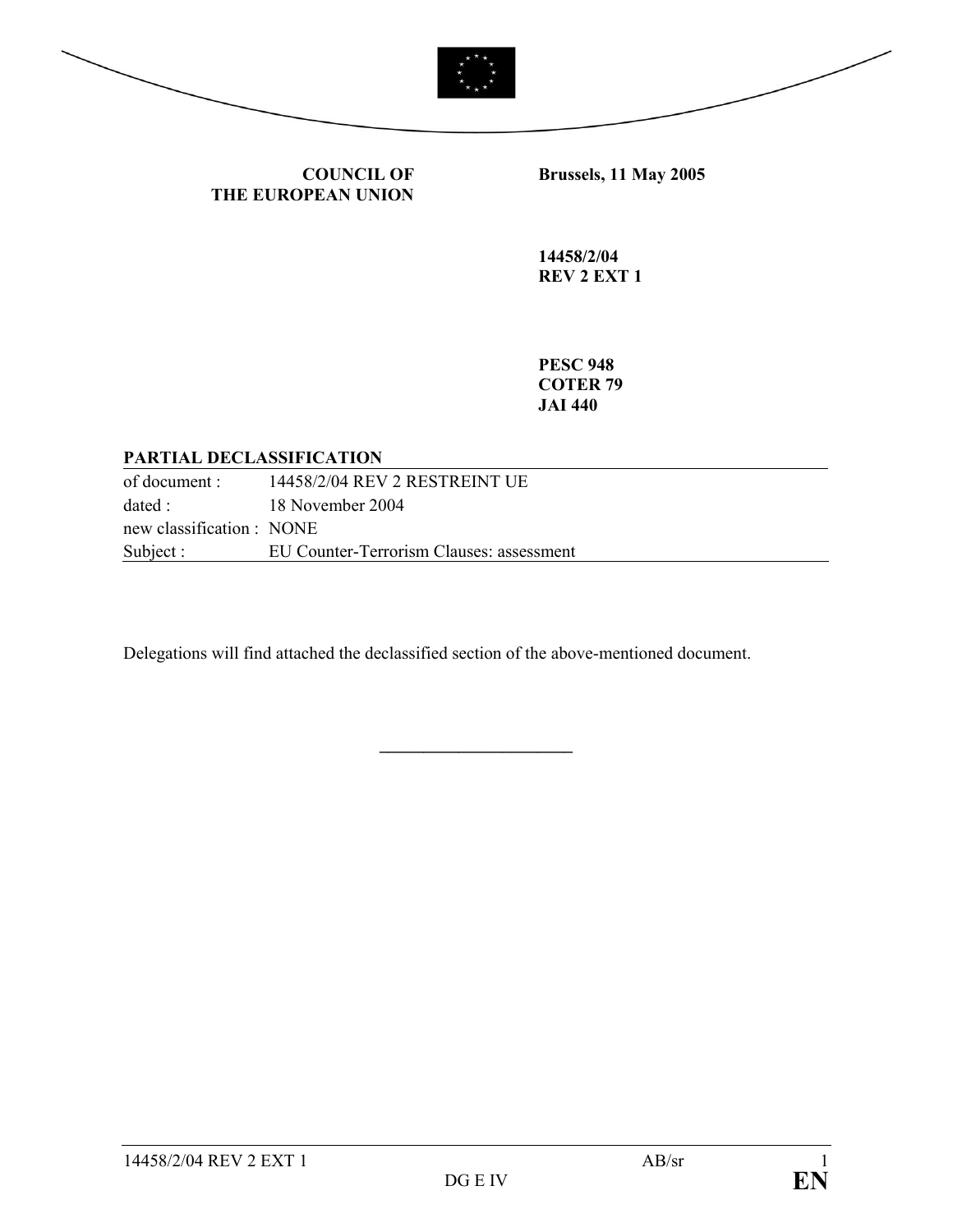

### **COUNCIL OF THE EUROPEAN UNION**

**Brussels, 18 November 2004** 

**14458/2/04 REV 2 EXT 1 (11.05.2005)** 

**RESTREINT UE** 

**PESC 948 COTER 79 JAI 440** 

### **NOTE**

| from:     | EU Counter-Terrorism Coordinator / Commission |
|-----------|-----------------------------------------------|
| to :      | PSC                                           |
| Subject : | EU Counter-Terrorism Clauses: assessment      |

#### **I. Mandate**

1. The **Plan of Action to Combat Terrorism** approved by the European Council on 21 September 2001 requested the Council systematically to evaluate EU relations with third countries in the light of the support which those countries might give to terrorism. The view was subsequently taken that counter-terrorism clauses should be inserted into agreements with third countries to serve as a tool for such a review of relations. At its meeting in Seville in June 2002, the European Council reaffirmed that the fight against terrorism requires a global approach and took stock of the fact that the EU was including counter-terrorism clauses into all agreements with third countries.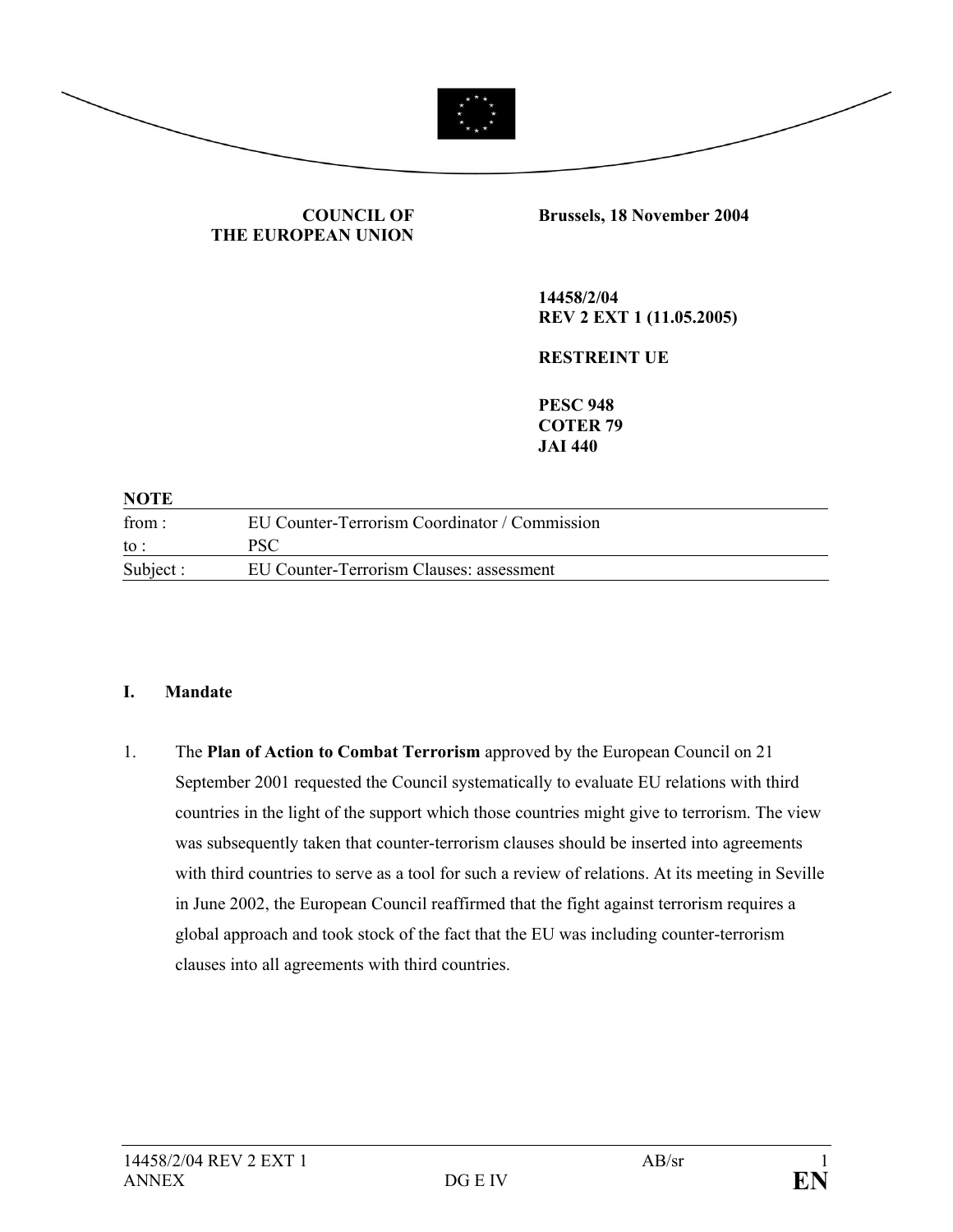- 3. The **European Declaration on Combating Terrorism of 25 March 2004** set out, among other goals, two strategic objectives in the area of external relations: to deepen the international consensus and enhance international efforts to combat terrorism (**objective 1**); to target actions under EU external relations towards priority Third Countries where counterterrorist capacity or commitment to combating terrorism needs to be enhanced (**objective 7**).
- 4. Under objective 1, the Declaration gives the following mandate: "Include effective counterterrorism clauses in **all agreements with third countries**". Under objective 7, it gives the following mandate: "Ensure that specific counter-terrorism issues, including effective counter-terrorism clauses in all agreements, reflecting the priorities of the revised Plan of Action, are a key element of **EU relations at all levels with priority countries**".
- 5. Under objectives 1 and 7, the revised **Plan of Action to Combat Terrorism** adopted by the European Council on 18 June 2004 provides for an assessment of the effectiveness of currently existing counter-terrorism clauses to be carried out by the Counter-terrorism Coordinator and the Commission by December 2004; this assessment is to include suggestions for improvement where appropriate.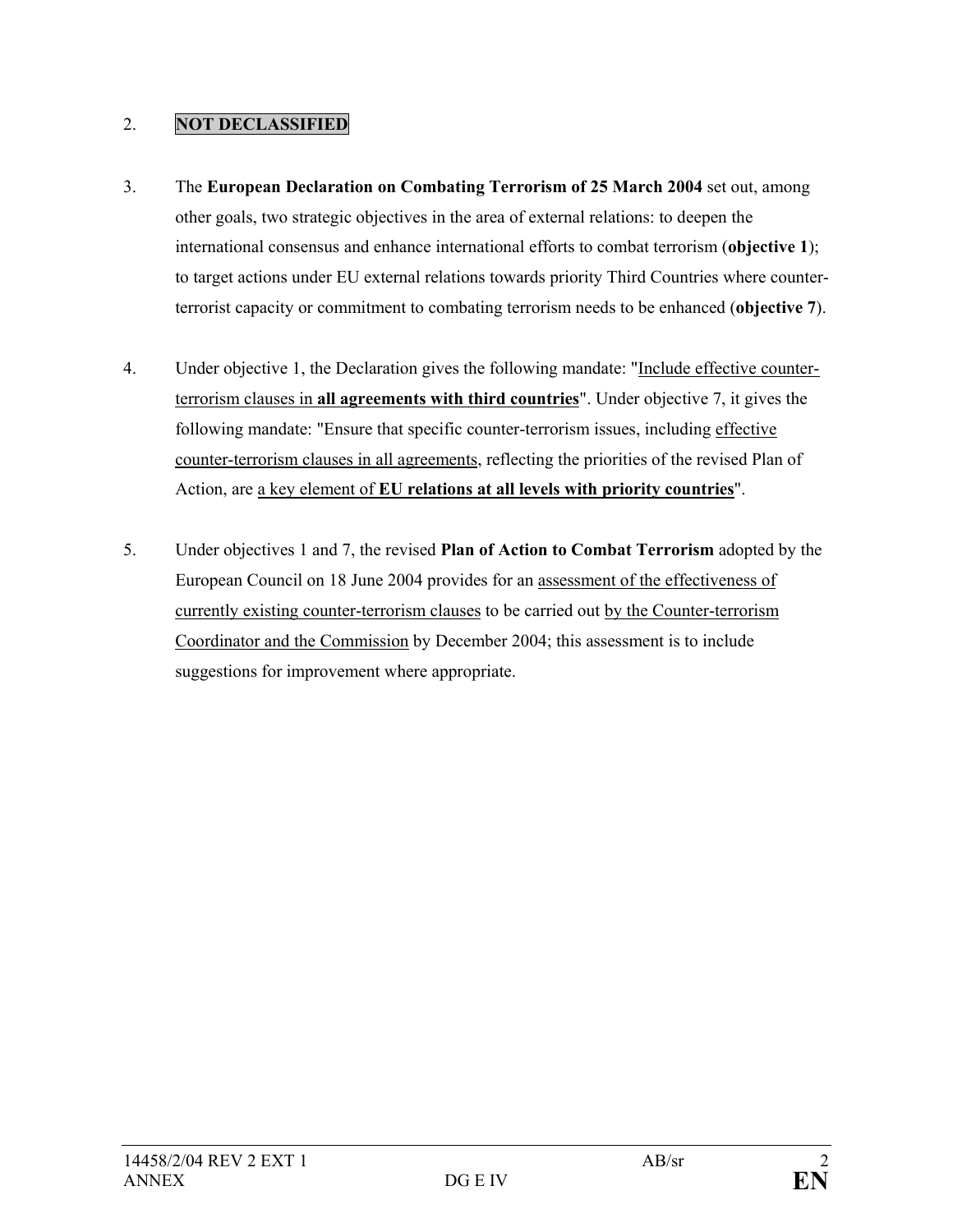**II. State of play** 

# 6. **NOT DECLASSIFIED**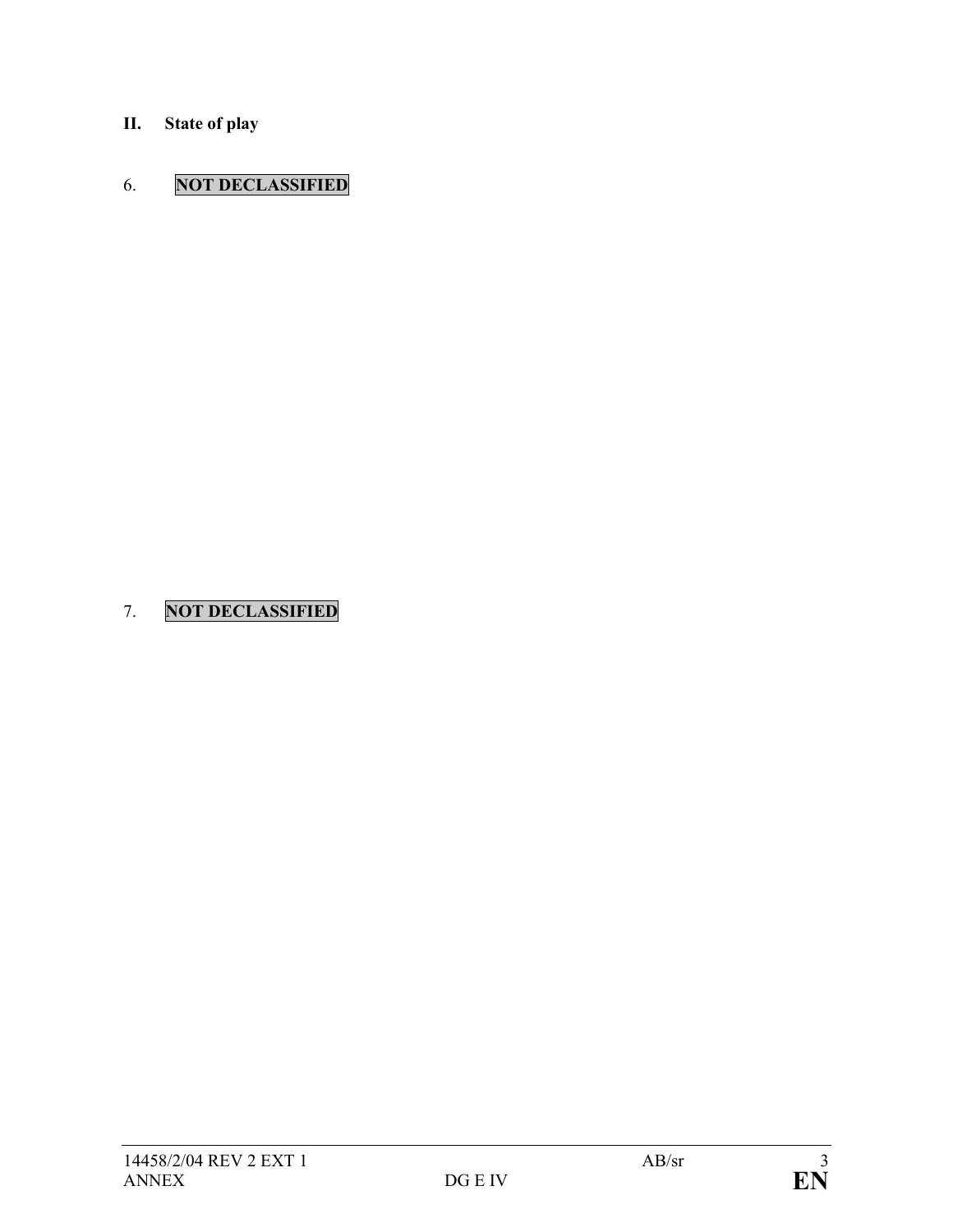## 9. **NOT DECLASSIFIED**

## 10. **NOT DECLASSIFIED**

11. As regards the legal nature of the counter-terrorism provisions agreed with third countries, a difference can be noted as between counter-terrorism clauses contained in association and cooperation agreements, on the one hand, **NOT DECLASSIFIED** on the other hand. While the former are legally binding, the latter do not amount to "clauses" in the formal legal sense, **NOT DECLASSIFIED** rather, their significance is mainly political and they can be read as a political statement of intent. While counter-terrorism clauses in agreements regularly provide the best basis for a comprehensive cooperation with third countries, both types of provisions can, from a practical point of view, carry equally significant political and operational implications for EU relations with third countries.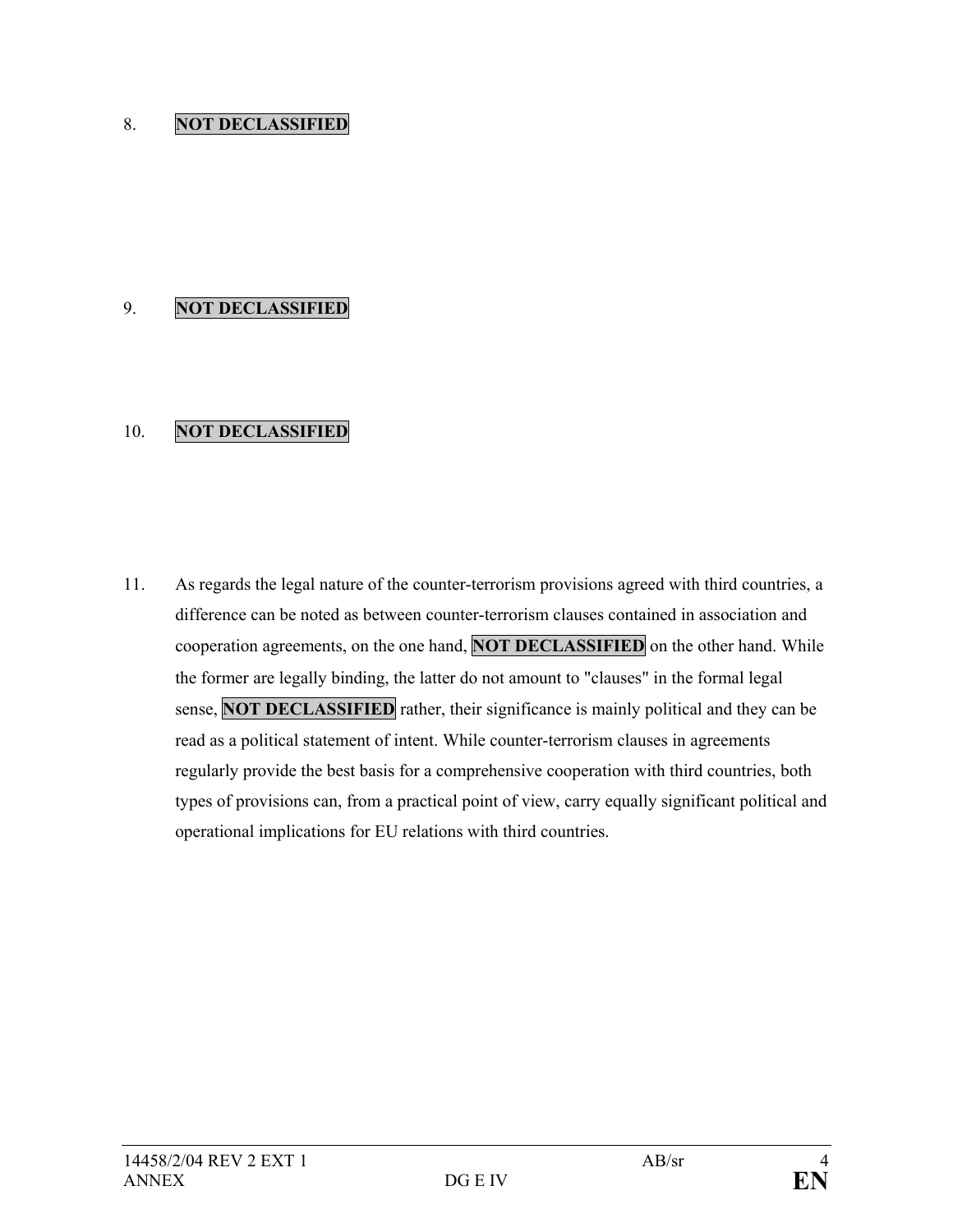12. Moreover, counter-terrorism clauses can take different forms in respect of their legal source, namely, they can be part of a formal agreement or they can make the subject of an exchange of letters or of a joint declaration. **NOT DECLASSIFIED**

## **III. Contents of counter-terrorism provisions**

# 13. **NOT DECLASSIFIED**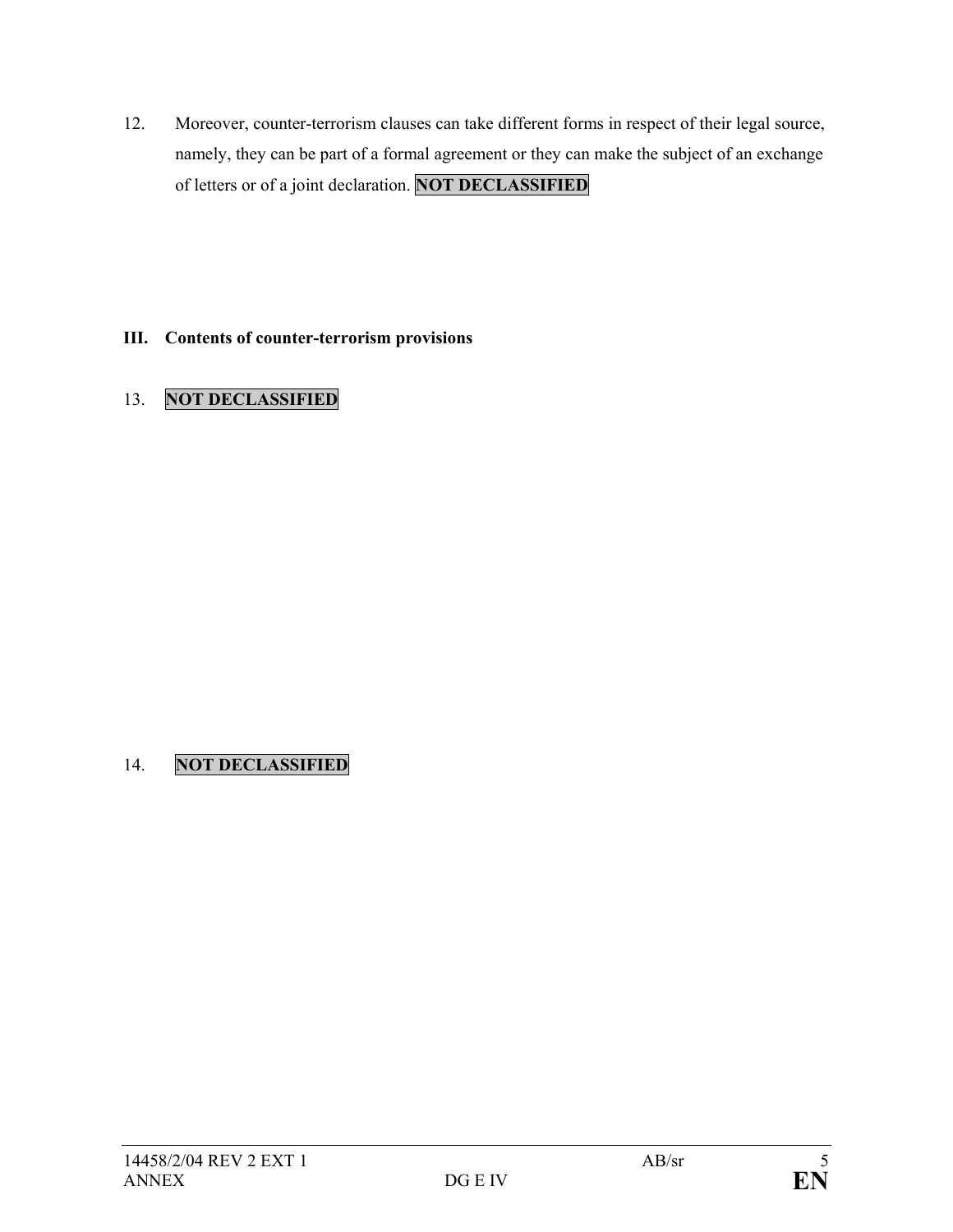15. The contents of the **provisions being currently negotiated** are being adapted so as to suit the specifics of EU relations with the individual countries concerned and as a result of the demands put forward in negotiations by partners. Thus, while they retain the elements comprised in the standard text, they are more articulate and broader in scope. The following concrete cases can be noted.

# 16. **NOT DECLASSIFIED**

# 17. **NOT DECLASSIFIED**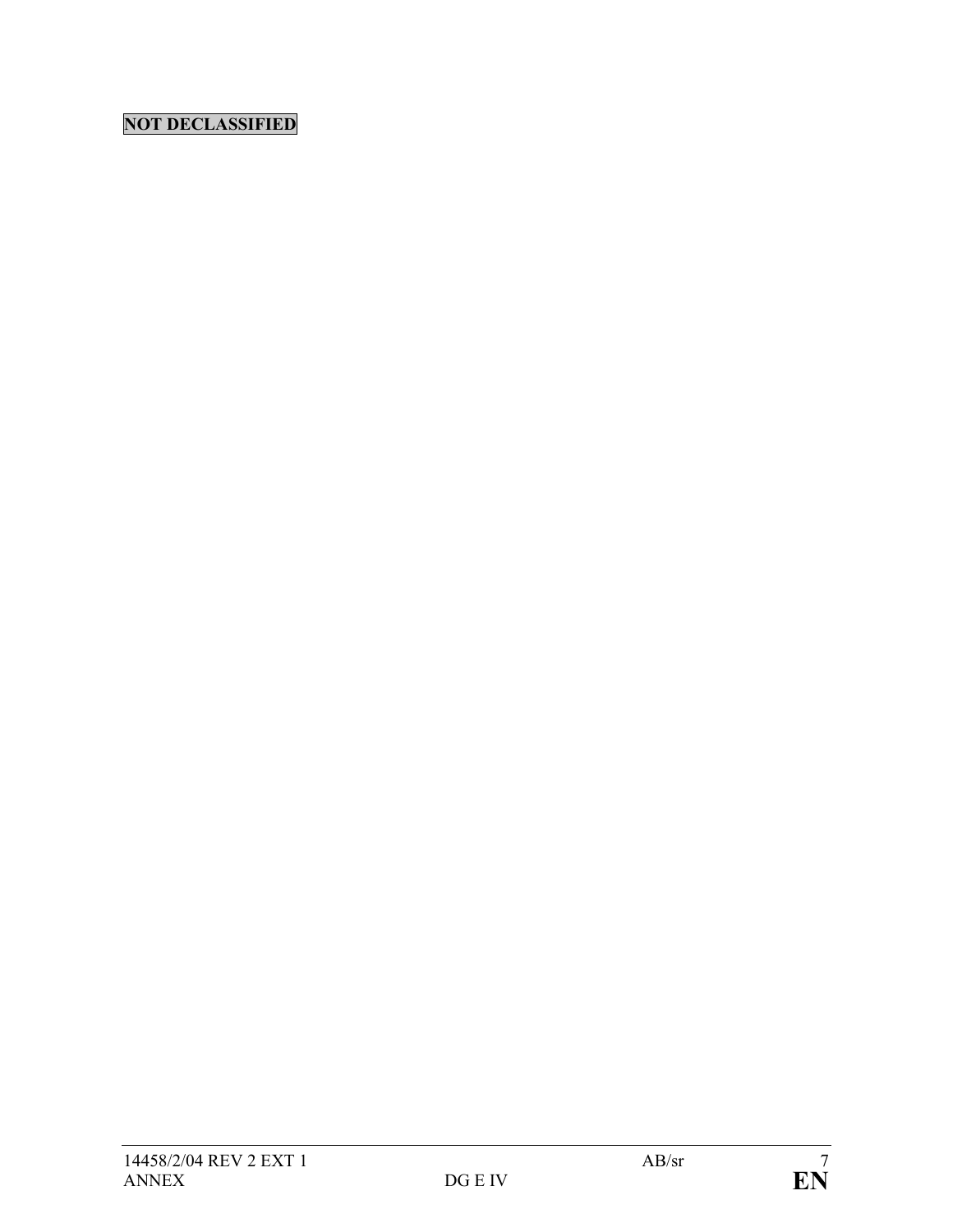#### **IV. Assessment**

# **a) Coverage and contents**

23. Since 2001, counter-terrorism clauses have been negotiated with a significant number of partners, **NOT DECLASSIFIED** In addition, counter-terrorism provisions will be the subject of negotiations with several more countries in the coming months, **NOT DECLASSIFIED**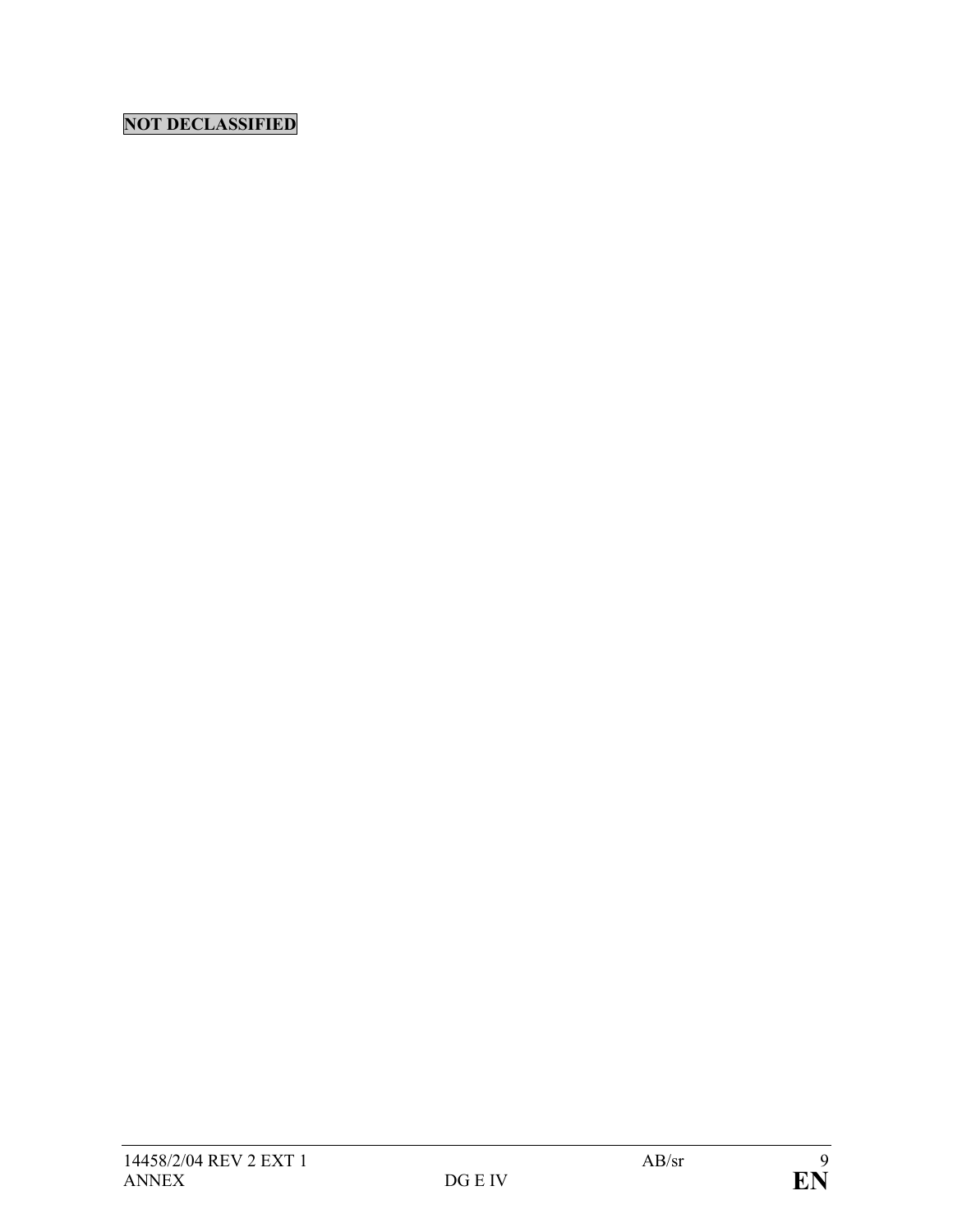#### **b) Political significance**

28. Counter-terrorism clauses in agreements and action plans with third countries entail an element of conditionality and contribute to raising the political profile of EU external policy. They help ensure that specific counter-terrorism issues, such as the commitment to combating terrorism and/or to addressing factors which underlie terrorism and/or to respecting human rights in the fight against terrorism, become a key element of EU relations with third countries. In this respect, counter-terrorism clauses are conducive to the objective of mainstreaming counter-terrorism concerns into EU external action and contribute to focussing political attention on counter-terrorism issues at bilateral level.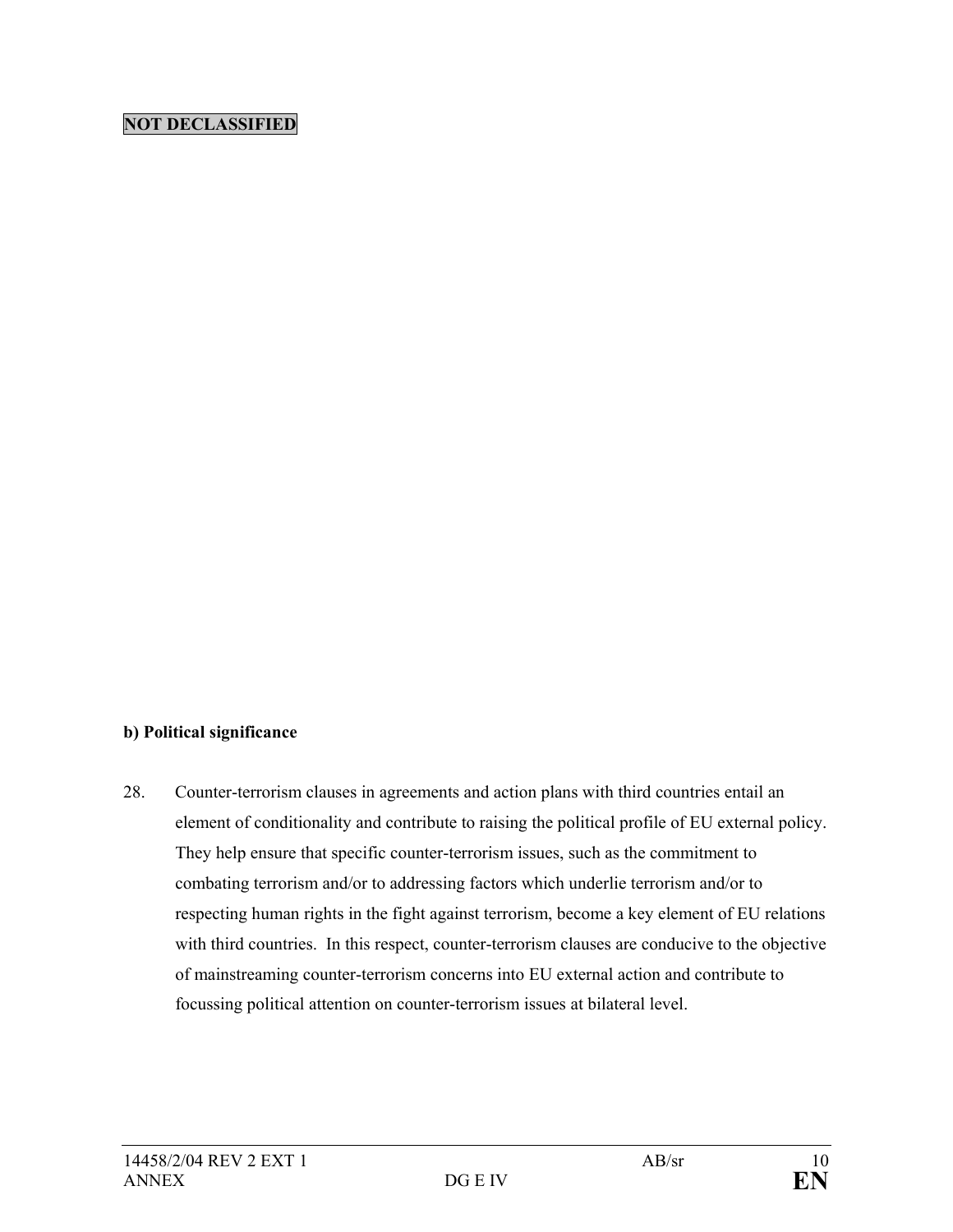29. While it may be argued that counter-terrorism clauses in agreements and action plans with third countries are not a necessary element of EU external policy in the area of counterterrorism, it is worth recognizing that they can be a useful tool, even as EU foreign policy extends its reach and develops a global scope. **NOT DECLASSIFIED** 

30. In this respect, given the current profile of CFSP at the present stage and prospects for its further development, counter-terrorism clauses are significant politically, regardless of immediate practical implications and aside from the operation of conditionality in practice.

# 31. **NOT DECLASSIFIED**

## **c) Practical implementation and follow-up**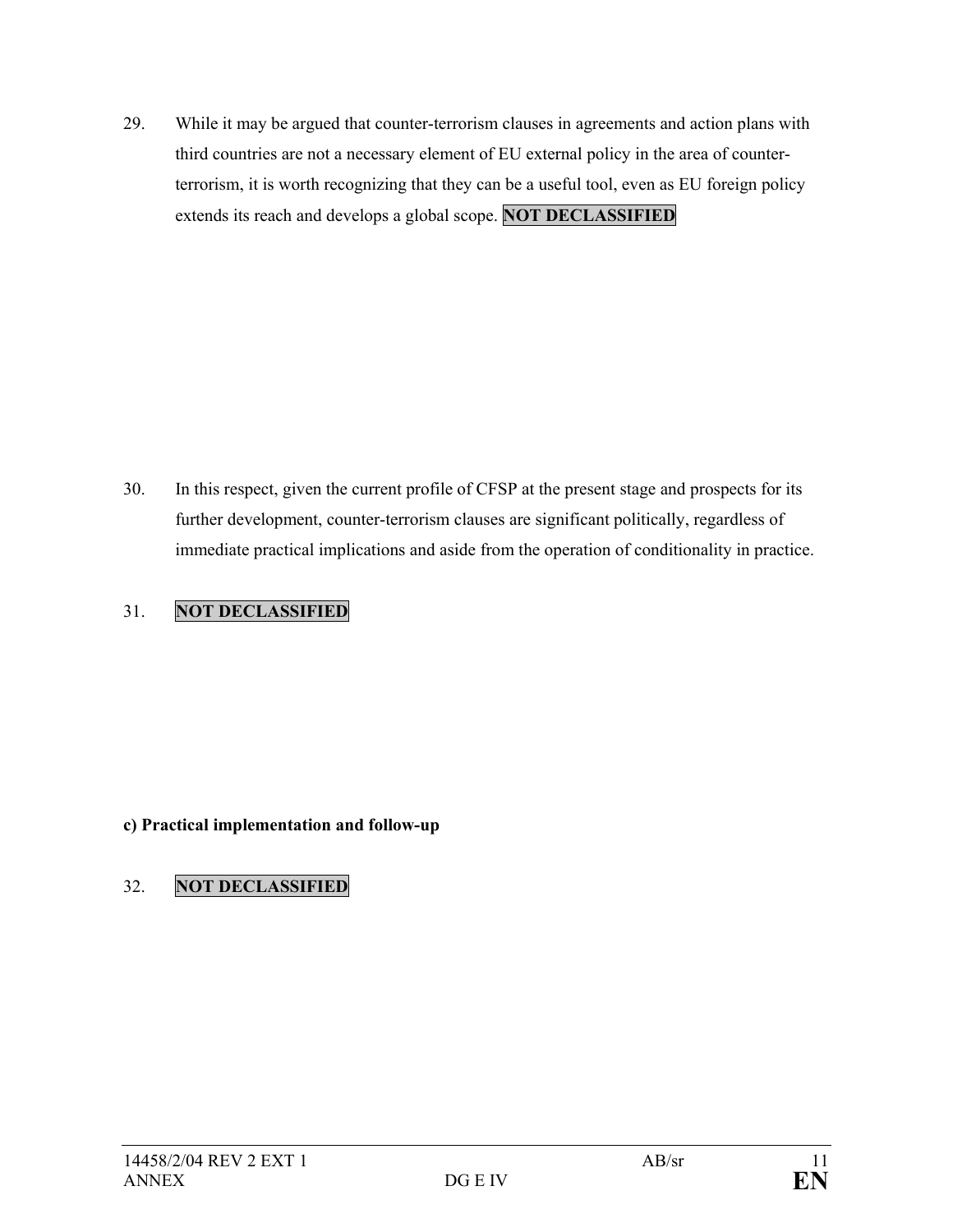33. Counter-terrorism clauses relate to a variety of subjects spanning a broad range of EU policies across the three pillars, as they provide for dialogue and cooperation covering both political and security affairs, justice and home affairs (such as, for instance, judicial and police cooperation), and economic affairs (e.g. terrorist financing and money laundering). Accordingly, implementation of the clause is to ensue across pillars in all of these fields.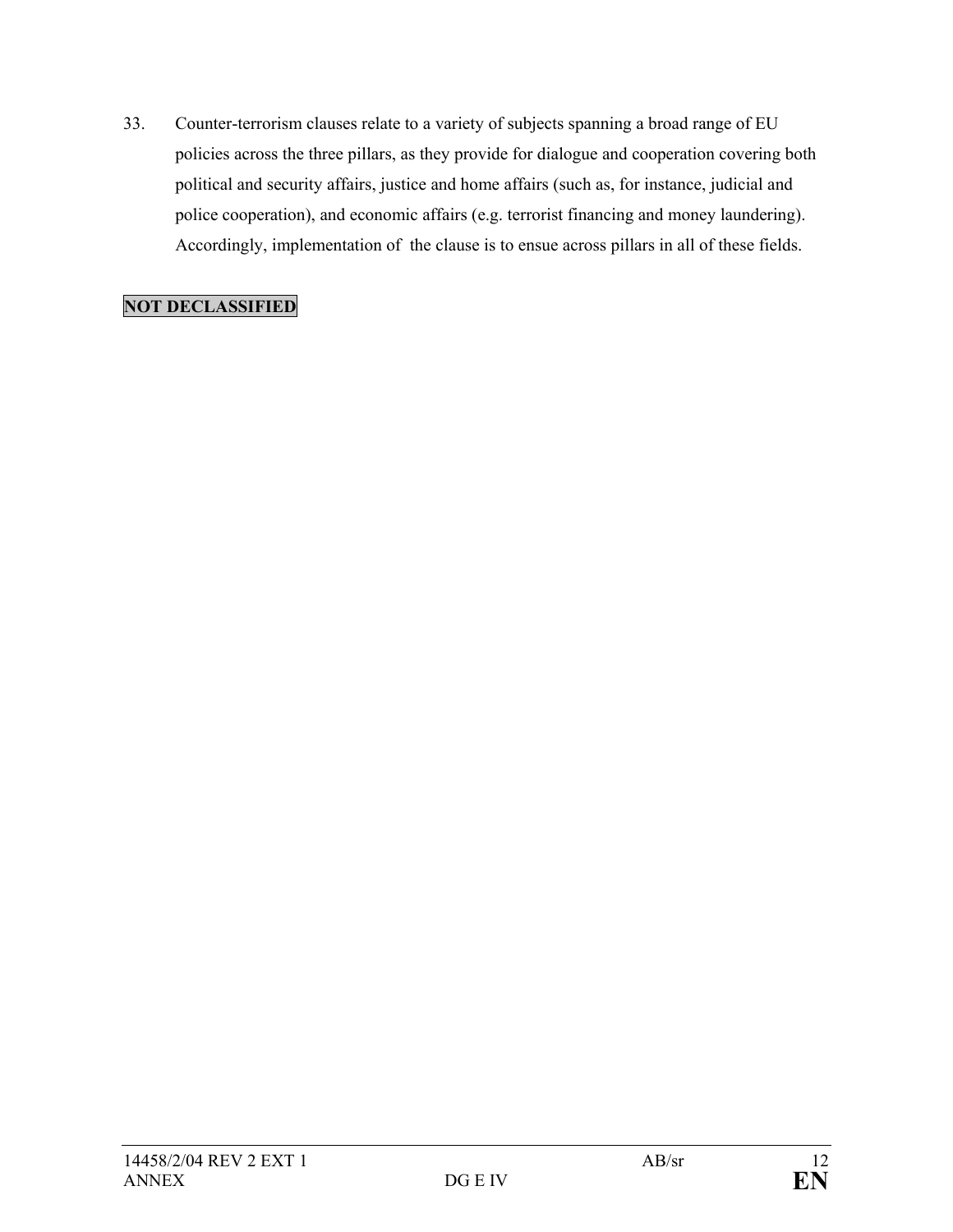38. Judicial and law-enforcement cooperation is to be developed between the judicial and lawenforcement authorities of EU Member States and the agencies of relevant third countries. Where appropriate, agreements should be concluded to provide for the development of cooperation between EU agencies (Europol, Eurojust) and third-country authorities. Specialised exchanges of views with third countries on means and methods used to counter terrorism and a specialized exchange of experience on terrorism prevention could be held at EU level in respect of international transport security and border controls, as work is conducted to develop EU approaches and standards in these areas.

**\_\_\_\_\_\_\_\_\_\_\_\_\_\_\_\_\_\_**